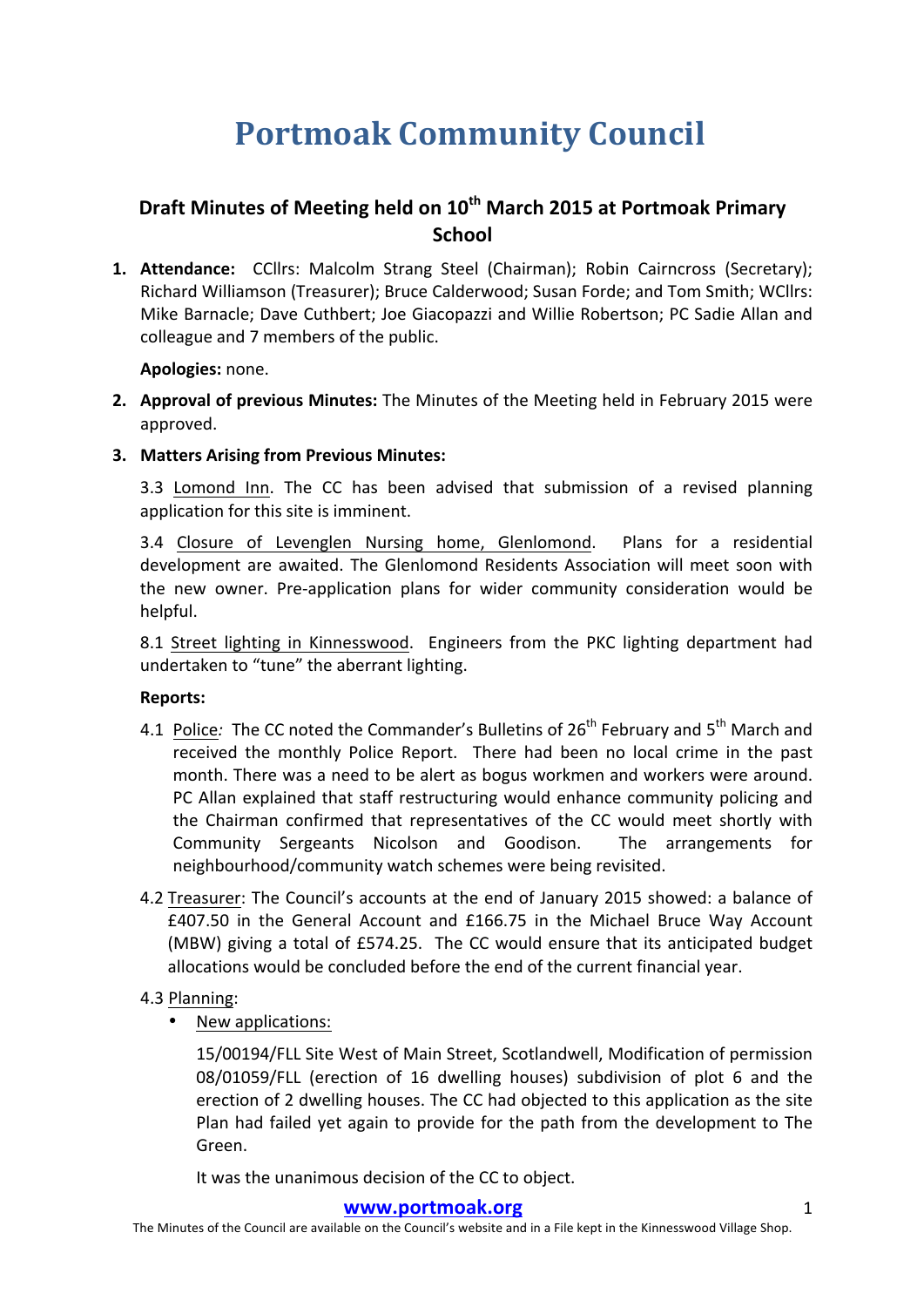Progress with applications:

14/02099/FLL. Site West of Main Street Scotlandwell, Modification of Permission 08/01059/FLL (erection of 16 dwelling houses) change of house type, plot 15. In line with the new application (above)  $(15/00194/FLL)$  the CC had also objected to this application as it had not provided for the path from the development into The Green. WCllr Giacopazzi would press for formal confirmation that the path would be provided.

- Improving the Planning Development Management process. Some of our Ward Councillors would meet shortly in a PKC Member Officer Working Group to consider how planning provisions might be improved. The CC confirmed a short paper to submit to Kinross Ward Councillors, on their invitation, commenting on two approaches to improving planning: "A Protocol for obtaining, publishing and *reporting planning application comments from council (PKC) colleagues"*; and how the input from community councils could be better recognised. Ward Councillors would report progress at the next meeting of the CC.
- New Local Development Plan (LDP2). Preparations for the next Local Development Plan had commenced. The CC would shortly submit its views, taking into account those of the community, on potential sites for development and on a range of other issues. Around a dozen matters were reviewed including: housing in the field between Scotlandwell and the Church (linked to a community benefit of an effective and safe pavement/footpath from Scotlandwell to the Church and Hall); several settlement boundary issues; availability of affordable housing; transport (including HGV transit of the A911); improved car parking provisions; the development and promotion of tourism, leisure and small businesses; and improved access to the Moss. There was also a case to review the Airfield Safeguarding Policy and the possibility of extending the Fife Regional Park beyond Fife into Portmoak. As fracking licenses impinge on part of Portmoak, a policy on fracking from PKC would be welcomed.
- 4.4 Roads: Safety on the West Bowhouse section of A911. As it had not been possible to achieve a satisfactory conclusion of this matter, WCllr Willie Roberson would arrange a meeting of the concerned parties.

The CC noted that: extensive resurfacing work on south Loch Road B9097 would commence shortly with consequent traffic delays; and that sign repairs had been effected at Wester Balgedie. Signs on the causeway (B920) warning of soft verges had now failed and needed repair. WCllr Joe Giacopazzi would pursue PKC to repair the failed warning lighting on two build-out bollards at the north of and within Kinnesswood. 

- 4.5 Paths: CCllr Tom Smith: Report held over to next meeting.
- **5. Stephen's Field:** The CC was preparing to ballot the community on the future of the Field.
- **6. Portmoak Community Woodland.** Jeff Gunnell representing Portmoak Community Woodland Group was welcomed and explained that a detailed Report had been received on the future of the Moss entitled *Management Options for Portmoak Moss*. Copies were available in the Kinnesswood shop and on line at www.portmoakcw.org.uk/.

#### www.portmoak.org

The Minutes of the Council are available on the Council's website and in a File kept in the Kinnesswood Village Shop.